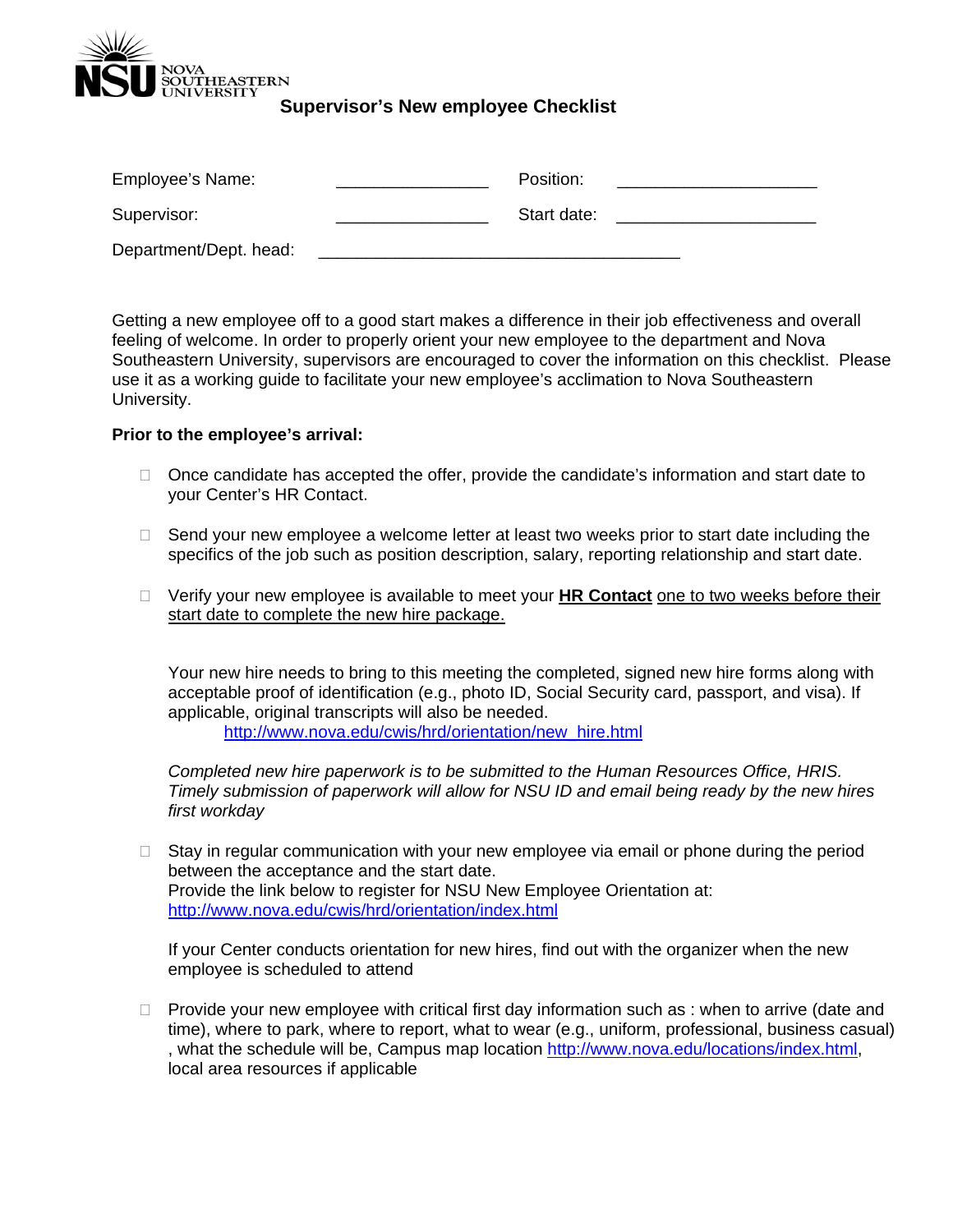## **Logistics**

- $\Box$  Prepare the new employee's workstation including desk, chair, computer, phone, supplies, name cards, name plates, keys or access card, mailbox label.
- $\Box$  Announce the hiring of your new employee and ask others to welcome and show support, such as hanging a welcome sign at their workstation, office coffee break, etc. A short email announcement should include when he/she is starting and in which position, a brief bio (e.g., previous employment, education, experience, job position in and reporting structure).
- $\Box$  If possible, designate a mentor or buddy to answer questions, give support and check in with the new employee to make sure they have everything they need during the transition period.
- $\Box$  Prepare a Welcome binder for new employee. You can customize the binder contents to your Department/Center needs. See template at the New Employee Orientation website.
- $\Box$  Determine which systems the new employee will need access to and process the employee's accounts.
- $\Box$  Prepare a first day agenda for the new employee and establish a plan and timeline for training based on your department needs.

# **First Day Checklist**

### General

- $\Box$  Provide a Welcome Binder to employee and discuss the agenda for the day!
- $\Box$  Conduct departmental orientation including a tour of the office and/or building (restrooms, copy room, kitchen, emergency exits)
- $\Box$  Introduce employee to supervisors and co-workers and briefly explain the work of each employee. Be sure to identify key personnel (e.g. the new employee's mentor, who to go to for office supplies, etc.). Whenever possible, invite the department head to greet your new employee.
- $\Box$  Make arrangements for taking new hire to lunch or coffee (if the new employee is Faculty, lunch may be with Dean)
- □ Explain NSU's Vision, Mission and Values and how your department and the new employee's job supports them.

http://www.nova.edu/president/timeline.html

 $\Box$  Review department and division organizational charts and how they relate to the overall NSU's structure.

### Job responsibilities

- $\Box$  Review the new employee's job description, role and responsibilities. "A day in the life...." realistic preview of a typical day for the new employee's position may he helpful.
- Explain the orientation performance evaluation, NSU's performance evaluation program, your performance expectations and the frequency of the reviews. http://www.nova.edu/cwis/hrd/compensation/forms/performance\_management.ppt
- $\Box$  Review office procedures, standards and schedules, lunch break, computer security and other office protocol. Make sure someone explains to new employee the phone system, location of faxes and copiers. Emphasize courtesy and behavior with students, patients, visitors and other departmental personnel.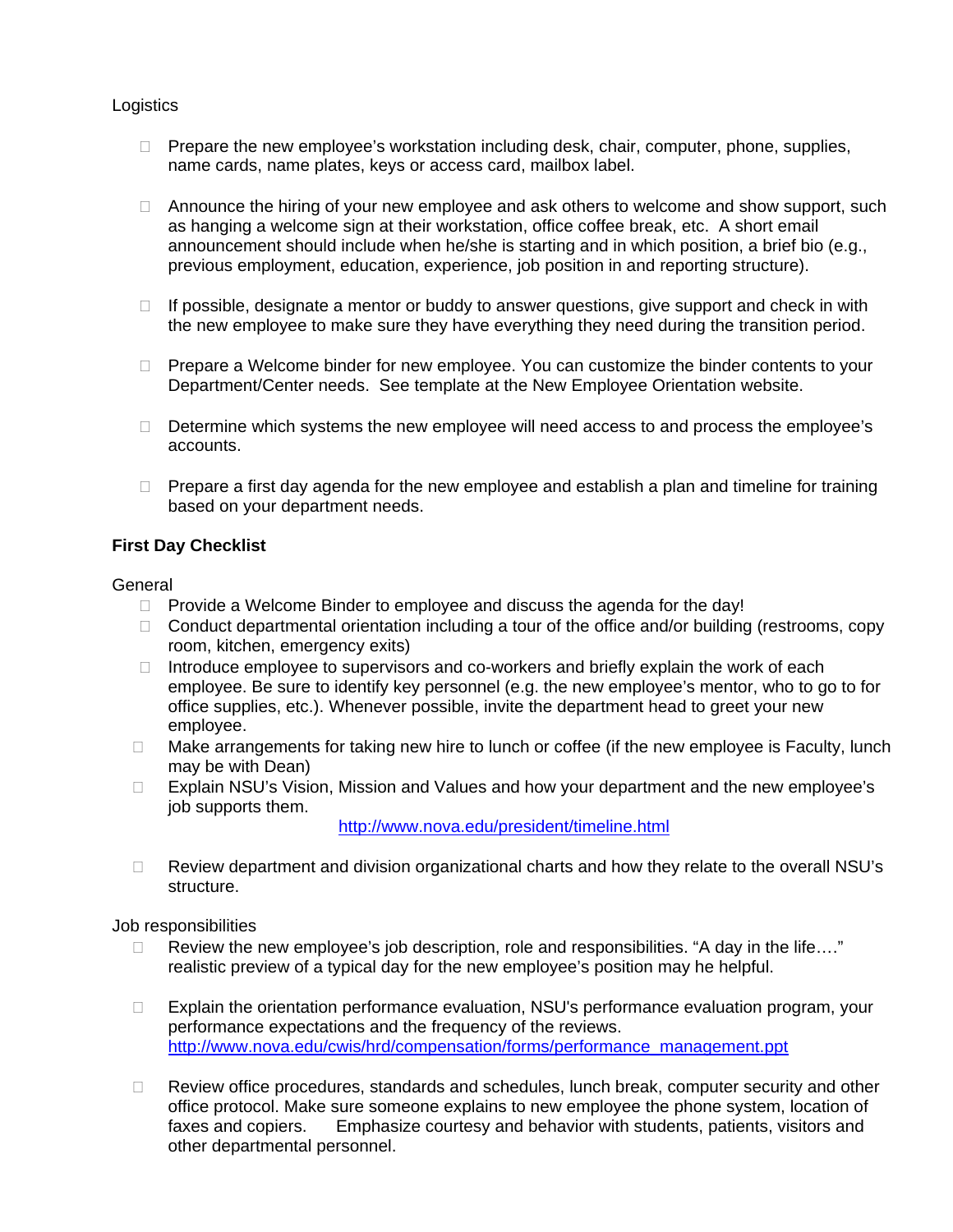### Wages and hours

□ Explain timesheet procedures, Absence from Work policy, Salary and other compensation if applicable, merit eligibility and cycles, pay periods and calendar (e.g. academic and general campus, administrative holidays, standing meetings, special events).

http://www.nova.edu/cwis/hrd/orientation/index.html

 $\Box$  Explain paycheck distribution procedures and availability of direct deposit, including where and when checks will be received.

### **Benefits**

□ Confirm that the employee is scheduled to attend NSU orientation session http://www.nova.edu/cwis/hrd/orientation.html

#### Safety

- $\Box$  Alert the employee to safety regulations and possible hazards associated with the work area and the procedure to follow in the event of an accident or fire.
- □ Whenever applicable, discuss handling, safety precautions and training programs for any toxic substances covered by the Florida Right-to-Know Law.
- $\Box$  Discuss the care and proper usage of any equipment the employee will operate.

### **First Week Checklist**

#### General

- $\Box$  Make sure the new employee has completed or is registered for NSU Orientation.
- Introduce work for the employee to accomplish as a first assignment. Assist and coach as needed.
- □ Arrange meeting for new employee to meet with Dean or Department Head as applicable.
- $\Box$  Explain and obtain access to filing and mail systems (shared drives used, etc.)
- $\Box$  Inform new employee about regular scheduled staff meetings.
- $\Box$  Add new staff member to circulation and departmental telephone list.
- $\Box$  Provide a list of goals and accomplishments to be completed by new employee within the orientation period.

#### **Training**

- $\Box$  Provide the new employee with a Training List to be completed. Remind new employee that mandatory WebCt training is to be completed before the 3-month orientation period.
- □ Schedule employee in job-appropriate NSU Training programs at http://www.nova.edu/cwis/hrd/trngsched

### **Within two weeks**

- $\Box$  Be sure to check-in regularly with the employee (e.g. how are you doing?)
- $\Box$  Follow-up with employee regarding work environment, equipment, access to systems and training.
- □ Remind the employee about Benefits enrollment deadline and who to contact for information or guidance.

## **First Month Checklist**

 $\Box$  Ensure that the new employee has completed the benefits enrollment process within 30 days of the benefits eligibility date.